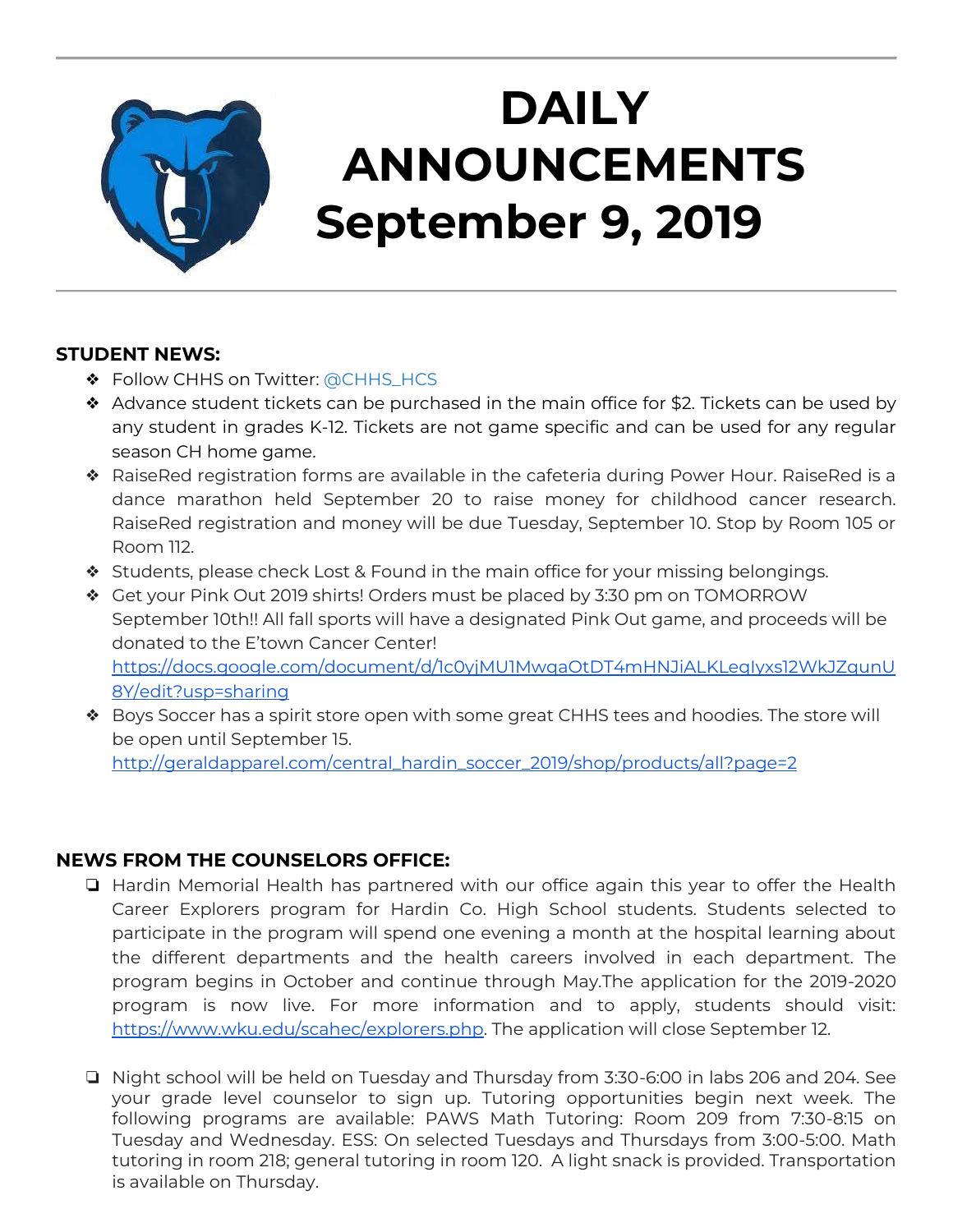

## **DAILY ANNOUNCEMENTS September 9, 2019**

❏ Any freshman, sophomore or junior interested in taking the PSAT exam, please bring \$17.00 cash or check to the guidance office to register. Deadline to register is September 13, 2019. Test date is October 16, 2019.

#### **REMIND CODES:**

- ❏ **CLASS OF 2023**: Text the following codes to 810-10: Student Remind Code: @chhs1920 Parent Remind Code: @chhs-9th
- ❏ **CLASS of 2022:** Parents & students--sign up for Sophomore updates using the codes below! Text the following code to 810-10: Sophomores, last names A-C: @10chhsA-C Sophomores, last names D-H: @10chhsD-H Sophomores, last names I-M: @10chhsI-M Sophomores, last names N-R: @10chhsN-R Sophomores, last names S-Z: @10chhsS-Z
- ❏ **CLASS OF 2021:** Junior Remind Enrollment Information-- Last name A - C - Text the message @atocjunior to the number 81010 Last name D - H - Text the message @dtohjunior to the number 81010 Last Name I - M - Text the message @itomjunior to the number 81010 Last Name N - R - Text the message @ntorjunior to the number 81010 Last Name S - Z - Text the message @stozjunior to the number 81010
- ❏ **CLASS OF 2020:** Students can only join ONE student account for these. Parents can join only ONE parent account. **Student Accounts:** Senior Class Information--Text @chhssrinfo to 81010; Senior College Information--Text @srcollege to 81010 (includes Senior Class Information); Early College Seniors-- Text @cdk632 to 81010 (Includes Sr Class and Sr College) **Parent Accounts:** Senior Class Parent Information--Text @3g94ke to 81010; Senior Parent College Information--Text @kfgd72 to 81010 (includes Senior Class Information); Early College Seniors--Text @cdk632 to 81010 (Includes Sr Class and Sr College)

## **UPCOMING EVENTS:**

- September 20: RaiseRed Dance Marathon
- September 27: Football Homecoming